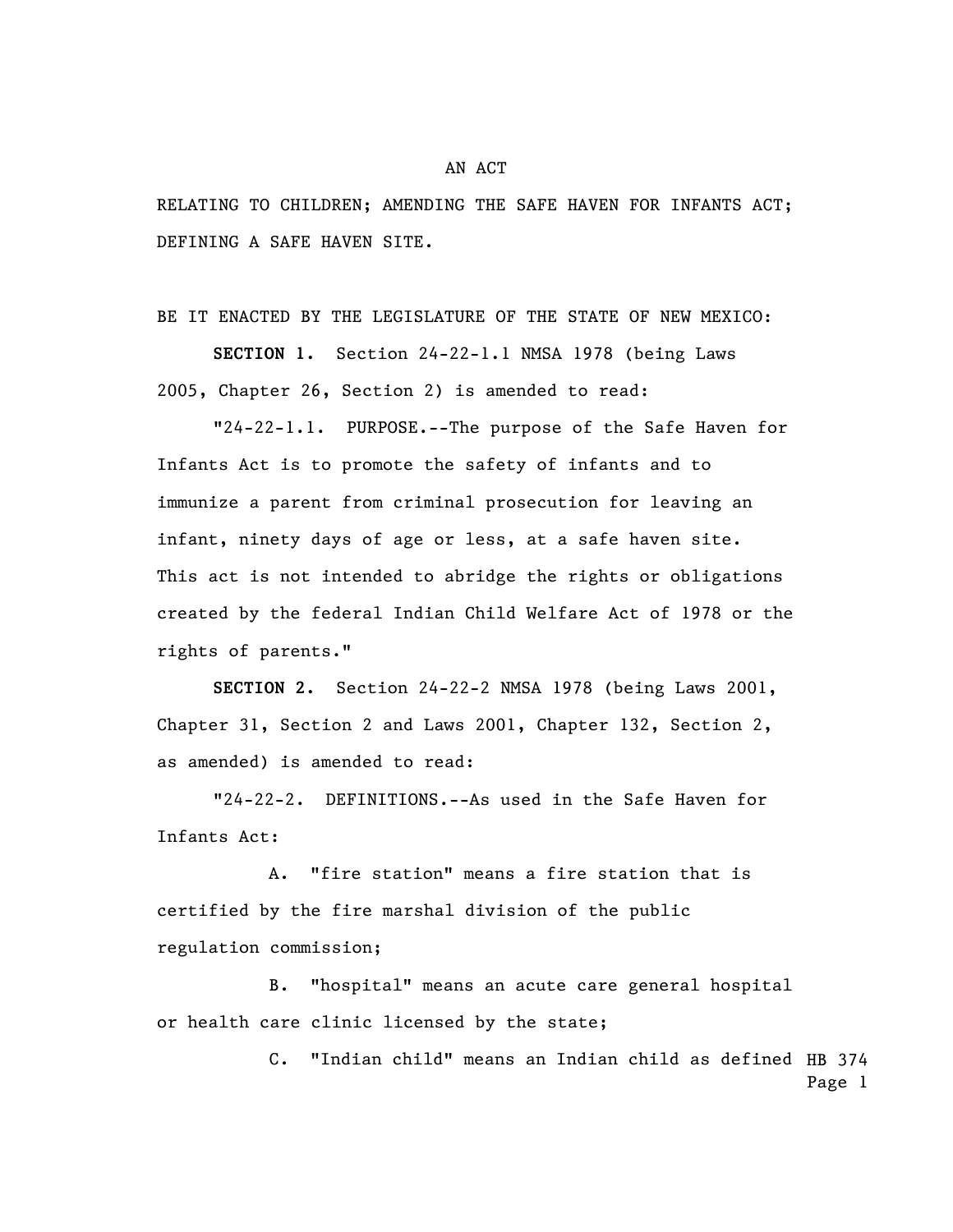by the federal Indian Child Welfare Act of 1978;

D. "infant" means a child no more than ninety days old, as determined within a reasonable degree of medical certainty;

E. "law enforcement agency" means a law enforcement agency of the state or a political subdivision of the state;

F. "safe haven site" means a hospital, law enforcement agency or fire station that has staff on-site at the time an infant is left at such a site; and

G. "staff" means an employee, contractor, agent or volunteer performing services as required and on behalf of the safe haven site."

**SECTION 3.** Section 24-22-3 NMSA 1978 (being Laws 2001, Chapter 31, Section 3 and Laws 2001, Chapter 132, Section 3, as amended) is amended to read:

"24-22-3. LEAVING AN INFANT.--

HB 374 A. A person may leave an infant with the staff of a safe haven site without being subject to criminal prosecution for abandonment or abuse if the infant was born within ninety days of being left at the safe haven site, as determined within a reasonable degree of medical certainty, and if the infant is left in a condition that would not constitute abandonment or abuse of a child pursuant to Section 30-6-1 NMSA 1978.

Page 2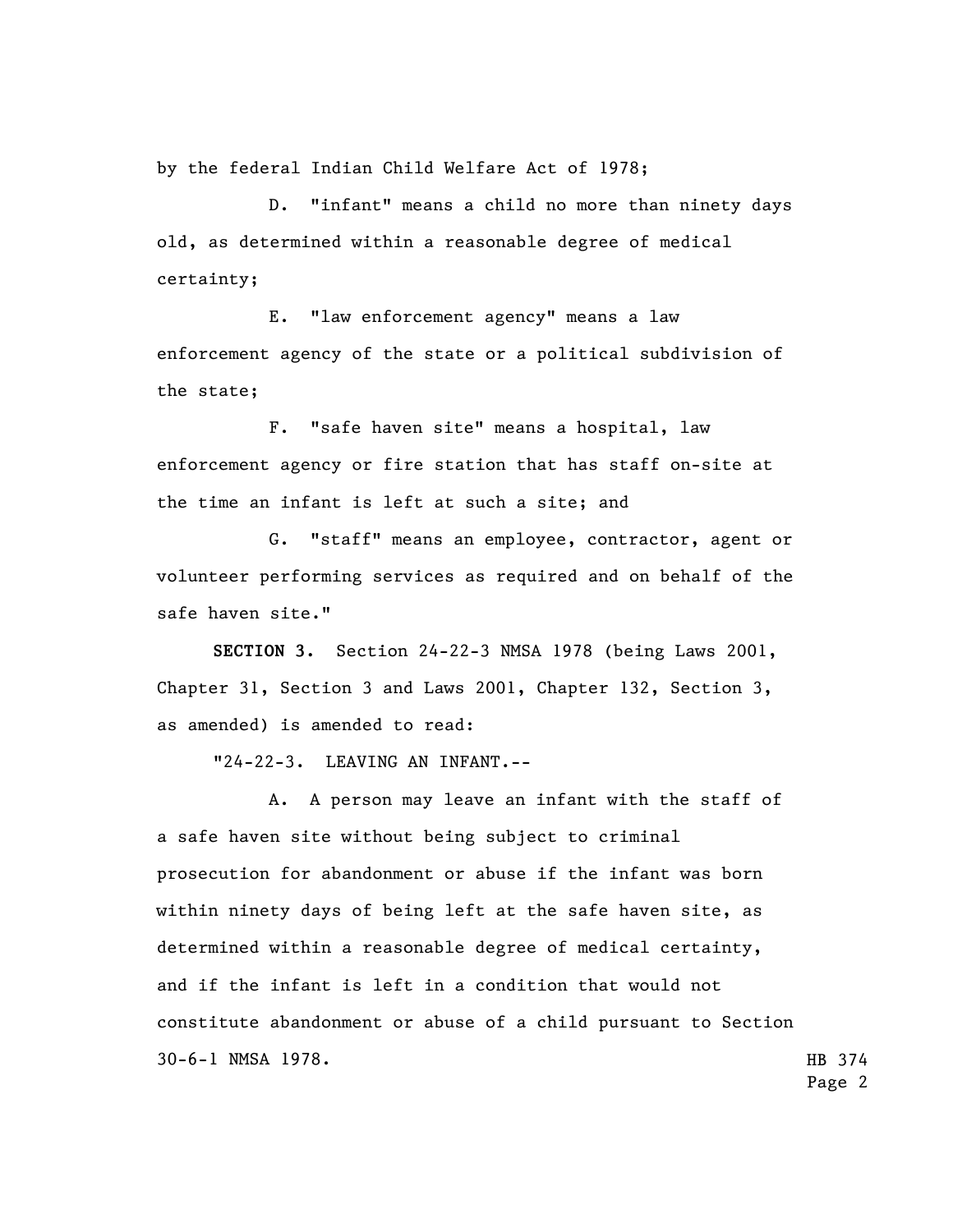B. A safe haven site may ask the person leaving the infant for the name of the infant's biological father or biological mother, the infant's name and the infant's medical history, but the person leaving the infant is not required to provide that information to the safe haven site.

C. The safe haven site is deemed to have received consent for medical services provided to an infant left at a safe haven site in accordance with the provisions of the Safe Haven for Infants Act or in accordance with procedures developed between the children, youth and families department and the safe haven site."

**SECTION 4.** Section 24-22-4 NMSA 1978 (being Laws 2001, Chapter 31, Section 4 and Laws 2001, Chapter 132, Section 4, as amended) is amended to read:

"24-22-4. SAFE HAVEN SITE PROCEDURES.--

A. A safe haven site shall accept an infant who is left at the safe haven site in accordance with the provisions of the Safe Haven for Infants Act.

B. In conjunction with the children, youth and families department, a safe haven site shall develop procedures for appropriate staff to accept and provide necessary medical services to an infant left at the safe haven site and to the person leaving the infant at the safe haven site, if necessary.

> HB 374 Page 3 C. Upon receiving an infant who is left at a safe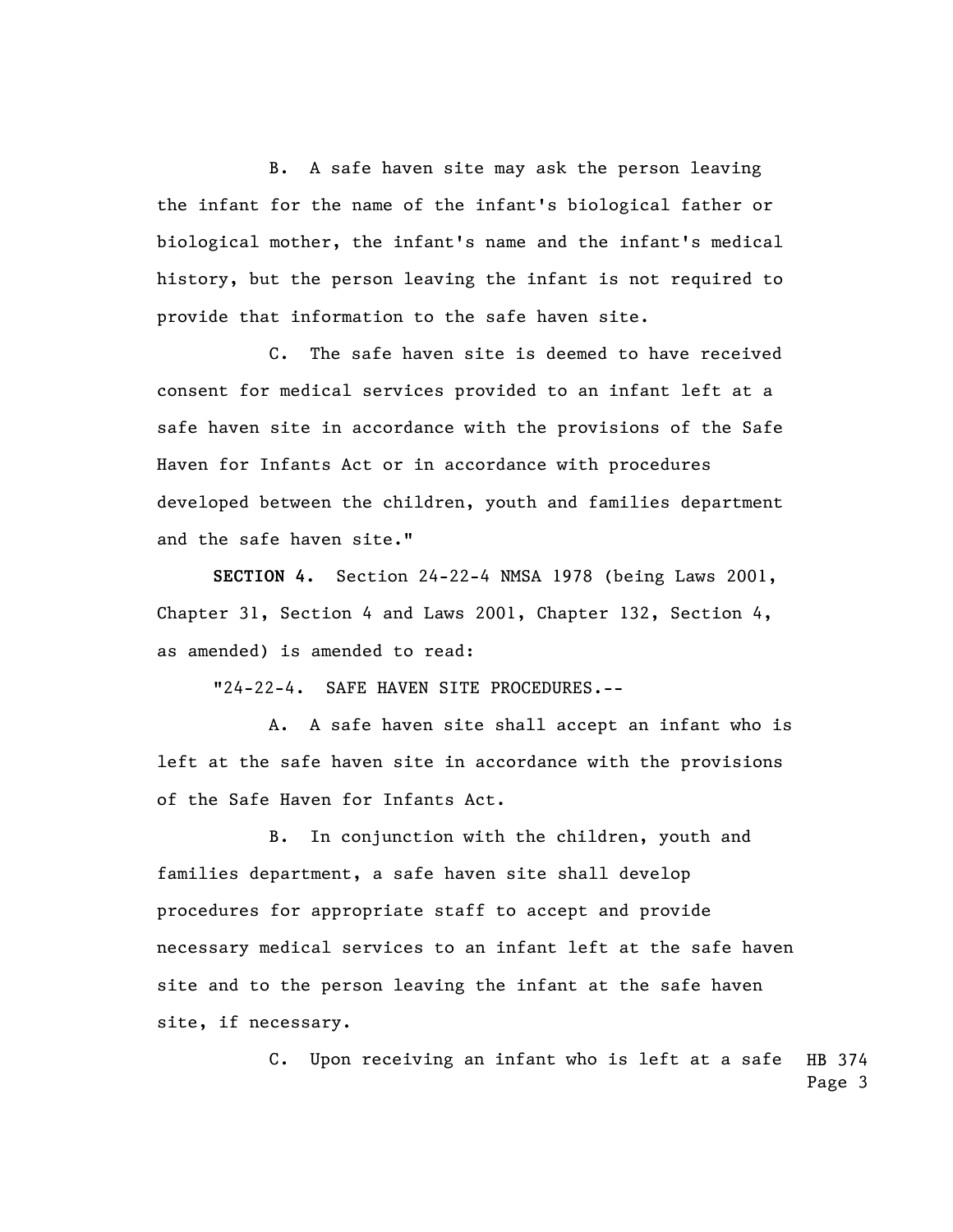haven site in accordance with the provisions of the Safe Haven for Infants Act, the safe haven site may provide the person leaving the infant with:

(1) information about adoption services, including the availability of private adoption services;

(2) brochures or telephone numbers for agencies that provide adoption services or counseling services; and

(3) written information regarding whom to contact at the children, youth and families department if the parent decides to seek reunification with the infant.

D. A safe haven site shall ask the person leaving the infant whether the infant has a parent who is either a member of an Indian tribe or is eligible for membership in an Indian tribe, but the person leaving the infant is not required to provide that information to the safe haven site.

E. Immediately after receiving an infant in accordance with the provisions of the Safe Haven for Infants Act, a safe haven site shall inform the children, youth and families department that the infant has been left at the safe haven site. The safe haven site shall provide the children, youth and families department with all available information regarding the child and the parents, including the identity of the child and the parents, the location of the parents and the child's medical records."

HB 374 Page 4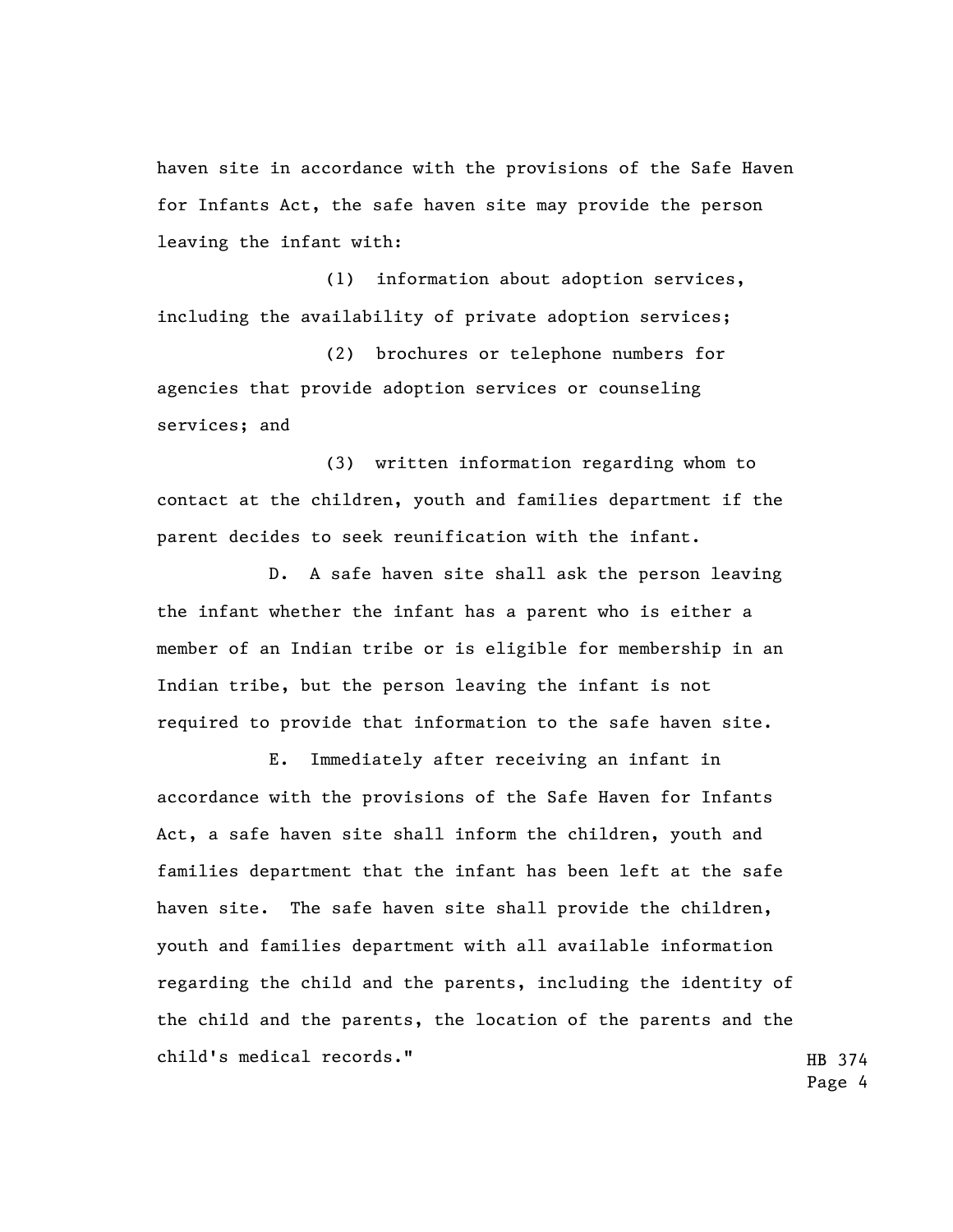**SECTION 5.** Section 24-22-5 NMSA 1978 (being Laws 2001, Chapter 31, Section 5 and Laws 2001, Chapter 132, Section 5, as amended) is amended to read:

"24-22-5. RESPONSIBILITIES OF THE CHILDREN, YOUTH AND FAMILIES DEPARTMENT.--

A. The children, youth and families department shall be deemed to have emergency custody of an infant who has been left at a safe haven site according to the provisions of the Safe Haven for Infants Act.

B. Upon receiving a report of an infant left at a safe haven site pursuant to the provisions of the Safe Haven for Infants Act, the children, youth and families department shall immediately conduct an investigation, pursuant to the provisions of the Abuse and Neglect Act.

C. When an infant is taken into custody by the children, youth and families department, the department shall make reasonable efforts to determine whether the infant is an Indian child. If the infant is an Indian child:

(1) the child's tribe shall be notified as required by Section 32A-1-14 NMSA 1978 and the federal Indian Child Welfare Act of 1978; and

(2) pre-adoptive placement and adoptive placement of the Indian child shall be in accordance with the provisions of Section 32A-5-5 NMSA 1978 regarding Indian child placement preferences.

HB 374 Page 5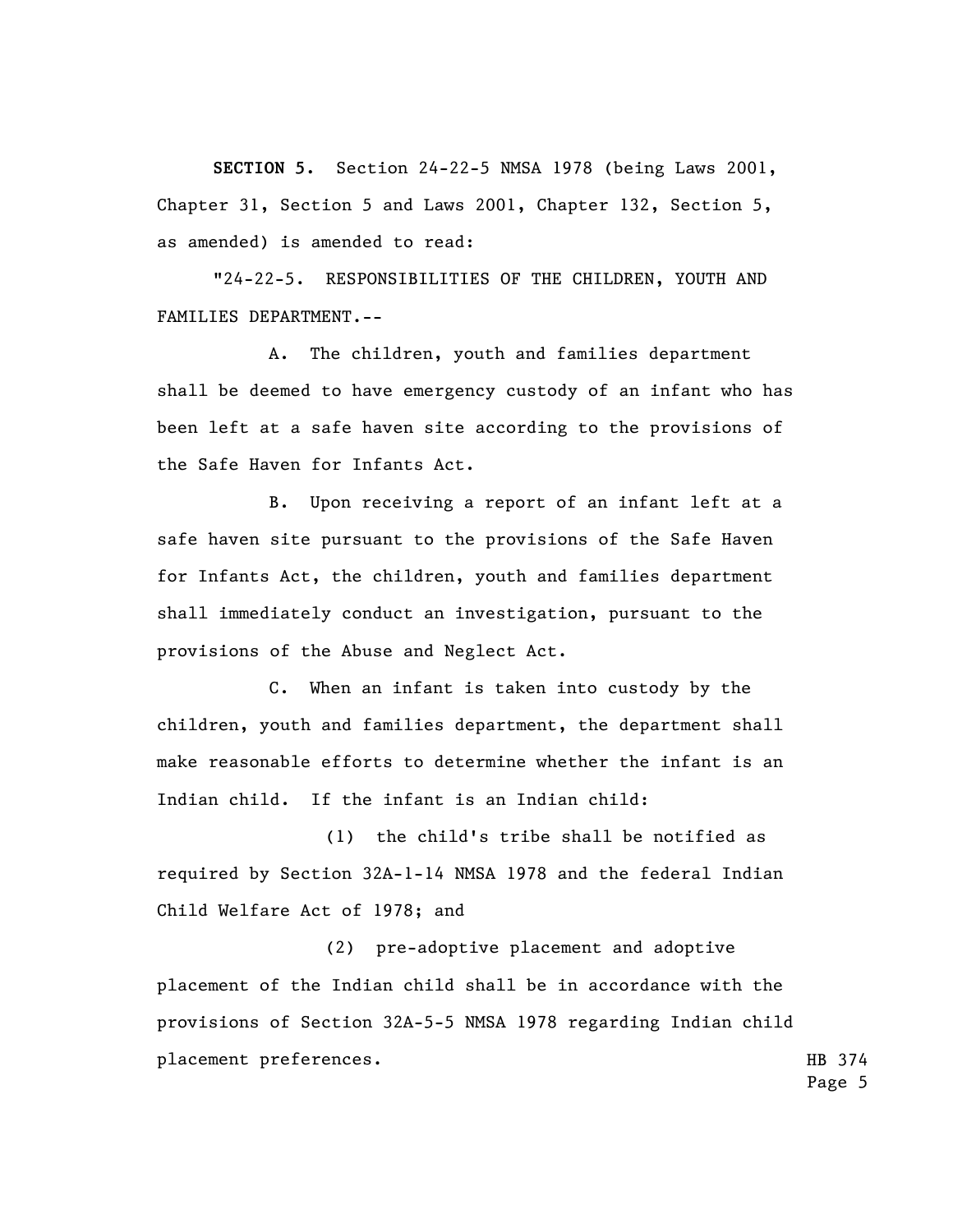D. The children, youth and families department shall perform public outreach functions necessary to educate the public about the Safe Haven for Infants Act, including developing literature about that act and distributing it to safe haven sites.

E. An infant left at a safe haven site in accordance with the provisions of the Safe Haven for Infants Act shall presumptively be deemed eligible and enrolled for medicaid benefits and services."

**SECTION 6.** Section 24-22-7 NMSA 1978 (being Laws 2001, Chapter 31, Section 7 and Laws 2001, Chapter 132, Section 7, as amended) is amended to read:

"24-22-7. PROCEDURE IF REUNIFICATION IS SOUGHT.--

A. A person established as a parent of an infant previously left at a safe haven site shall have standing to participate in all proceedings regarding the child pursuant to the provisions of the Abuse and Neglect Act.

B. If a person not previously established as a parent seeks reunification with an infant previously left at a safe haven site and the person's DNA indicates parentage of the infant, that person shall have standing to participate in all proceedings regarding the infant pursuant to the provisions of the Abuse and Neglect Act."

HB 374 Page 6 **SECTION 7.** Section 24-22-8 NMSA 1978 (being Laws 2001, Chapter 31, Section 8 and Laws 2001, Chapter 132, Section 8)